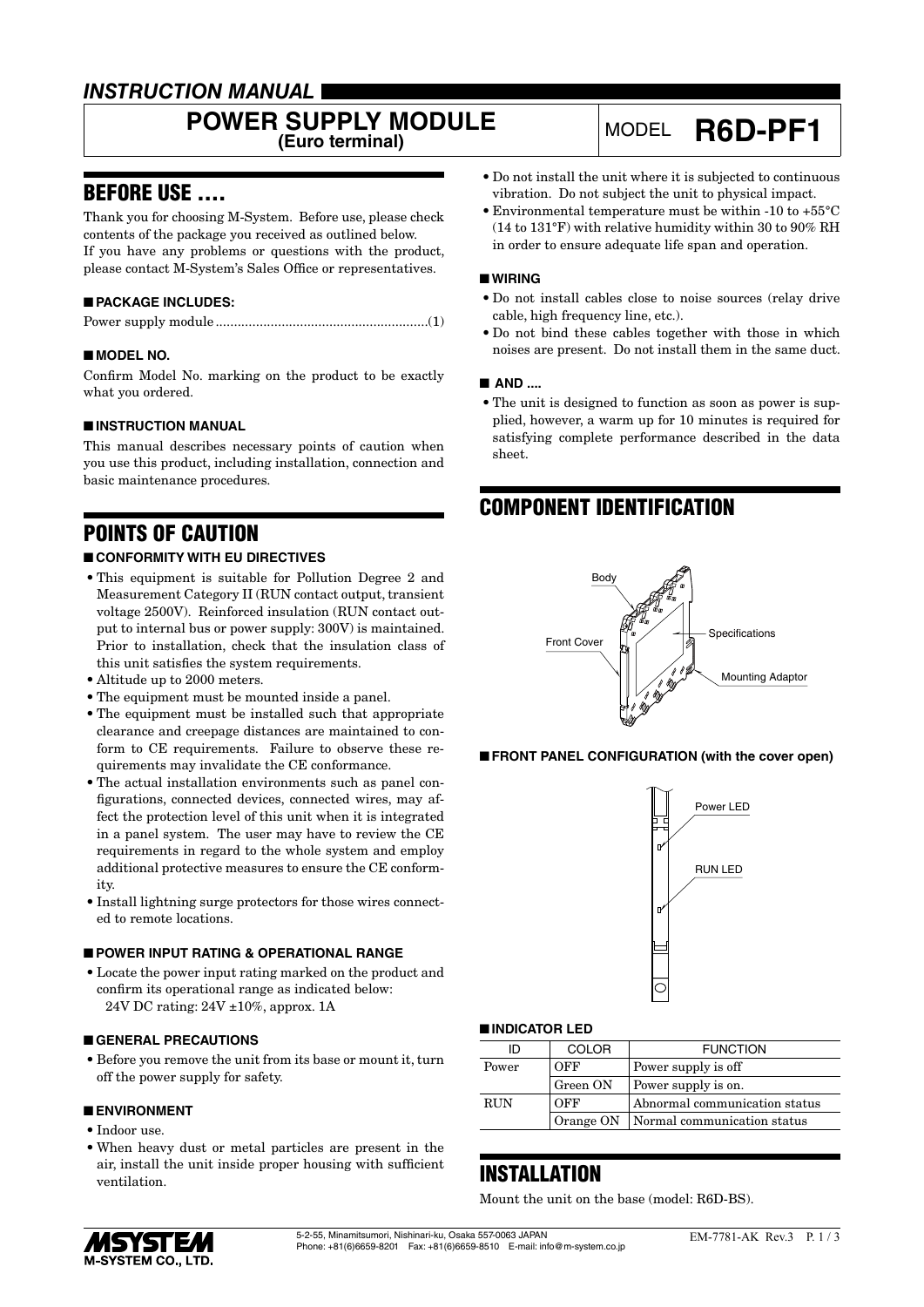### TERMINAL CONNECTIONS

Connect the unit as in the diagram below or refer to the connection diagram on the side of the unit.

#### ■ **EXTERNAL DIMENSIONS unit: mm (inch)**



#### ■ **CONNECTION DIAGRAM**

Note: In order to improve EMC performance, bond the FG terminal to ground.

Caution: FG terminal is NOT a protective conductor terminal.